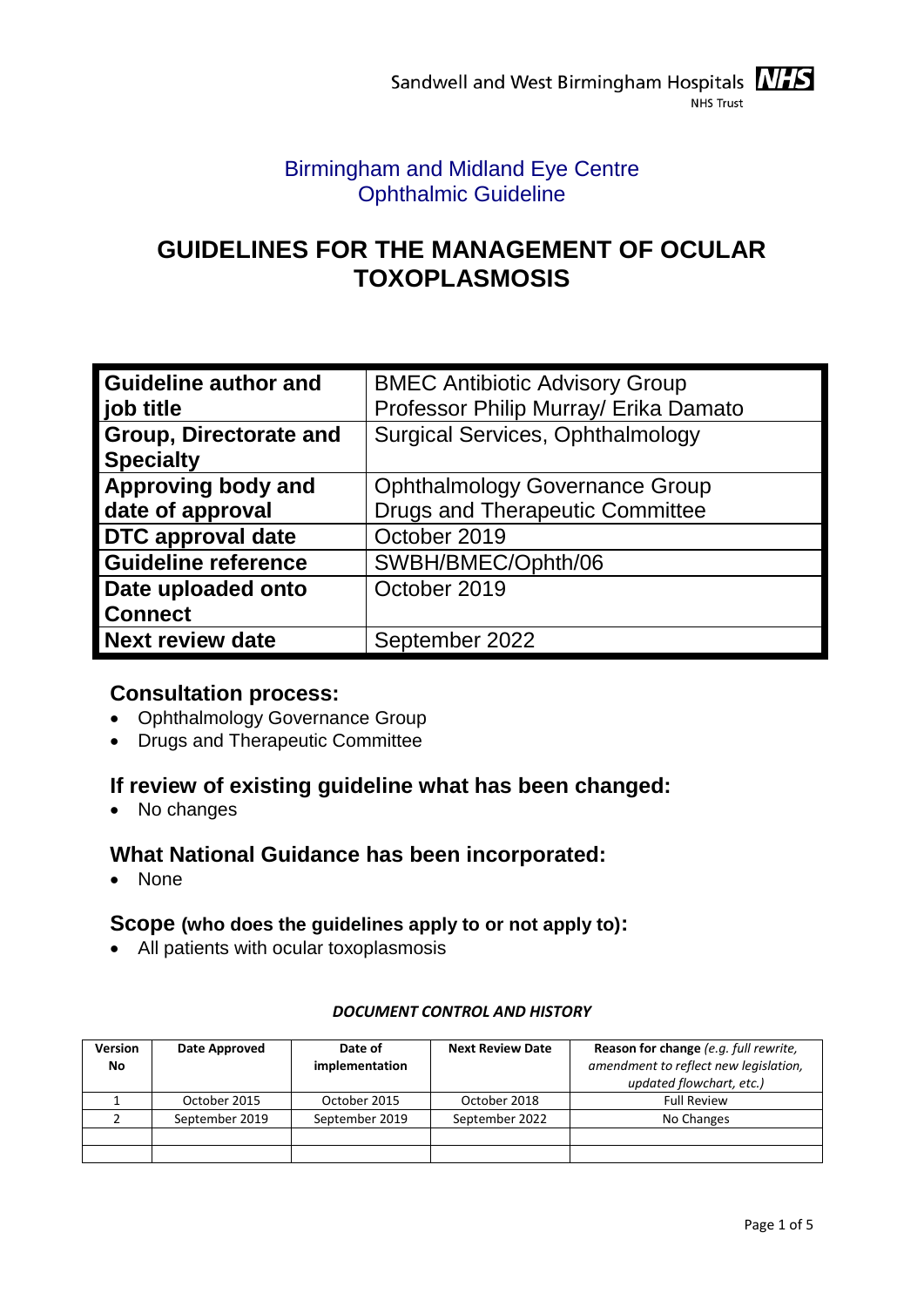# **Guideline for the Management of Ocular Toxoplasmosis**

|    | <b>Ophthalmic Infections</b> | <b>PAGE</b> |
|----|------------------------------|-------------|
|    | Diagnosis                    | ◠           |
| 2. | Signs                        | ◠           |
| 3. | Treatment                    | ົ           |
|    | References                   |             |

## **CONTENTS**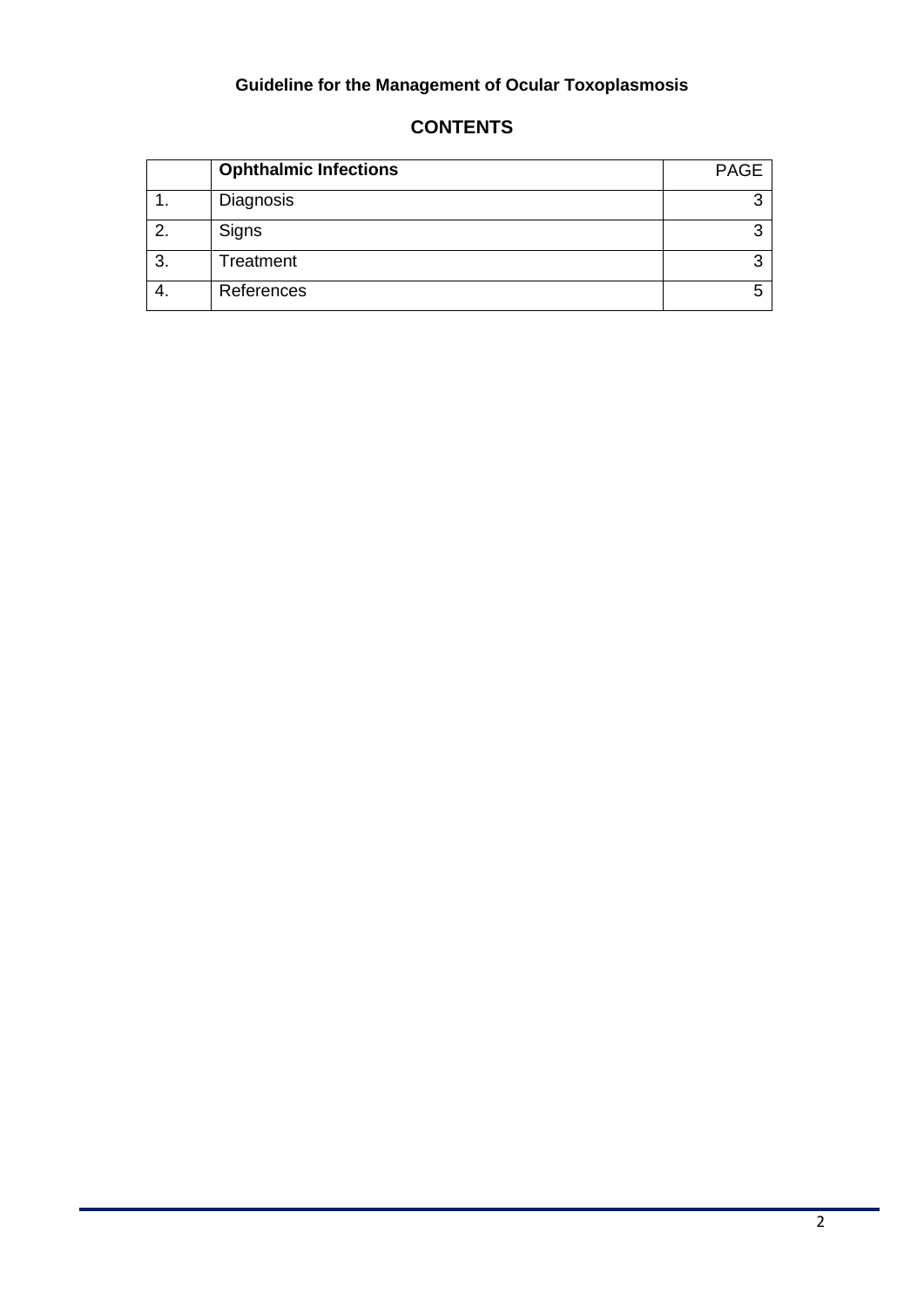### **OPHTHALMIC INFECTIONS**

### **Guidelines for the management of Ocular Toxoplasmosis**

Toxoplasmosis is the most common infective cause of posterior uveitis. The primary lesion is a retinitis with an inflammatory reaction in the vitreous. Recurrences frequently occur and can be the result of congenitally or acquired infection.

Symptoms are that of unilateral floaters +/- reduced vision. Bilateral disease can be found in the severely immunocompromised i.e. AIDS.

#### **1. Diagnosis**

This is made predominantly on clinical grounds. Anti-toxoplasma antibodies are usually only helpful if they are negative, to exclude the diagnosis. The exception to this is that positive anti-toxoplasma IgM antibodies may indicate a recently acquired infection. PCR of aqueous and/or vitreous may be helpful in diagnostically challenging cases. In patients with a known history of toxoplasma retinochoroiditis and where the active focus of infection is clinically compatible with a recurrence, then treatment can be commenced immediately. In those cases where the diagnosis is in doubt then treatment should only be commenced after consultation with a uveitis consultant.

#### **2. Signs**

- Anterior chamber: there may be an associated anterior uveitis
- IOP: this may be raised (>21 mmHg) or a large difference as compared with the fellow eye.
- Vitritis: this is often severe, particularly over the retinal lesion and may prevent visualisation of the fundus.
- Fundus: most commonly there is a focal necrotising retinitis adjacent to the edge of an old inactive scar. The post-equatorial fundus is most commonly affected. The active retinitis is usually yellow- white with fluffy edges and is associated with an overlying vitritis. Other fundal signs are much less common: deep retinitis (without an overlying vitritis), multifocal punctate outer retinal lesions, granulomas, papillitis, four quadrant retinal venous sheathing.

#### **3. Treatment**

Not all active lesions need treatment although many uveitis experts may treat every lesion. Small non-sight threatening foci are self-limiting and can be innocuous. The main indications for treatment are:

- Lesion involving or threatening the macula or papillomacular bundle
- **EXECT:** Lesion involving or threatening the optic nerve head
- Severe vitritis that has severely reduced the vision.
- Lesions affecting a major retinal blood vessel
- All lesions in immunocompromised individuals

There is no good evidence of superior efficacy of one therapeutic regime over another, but the treatment options are: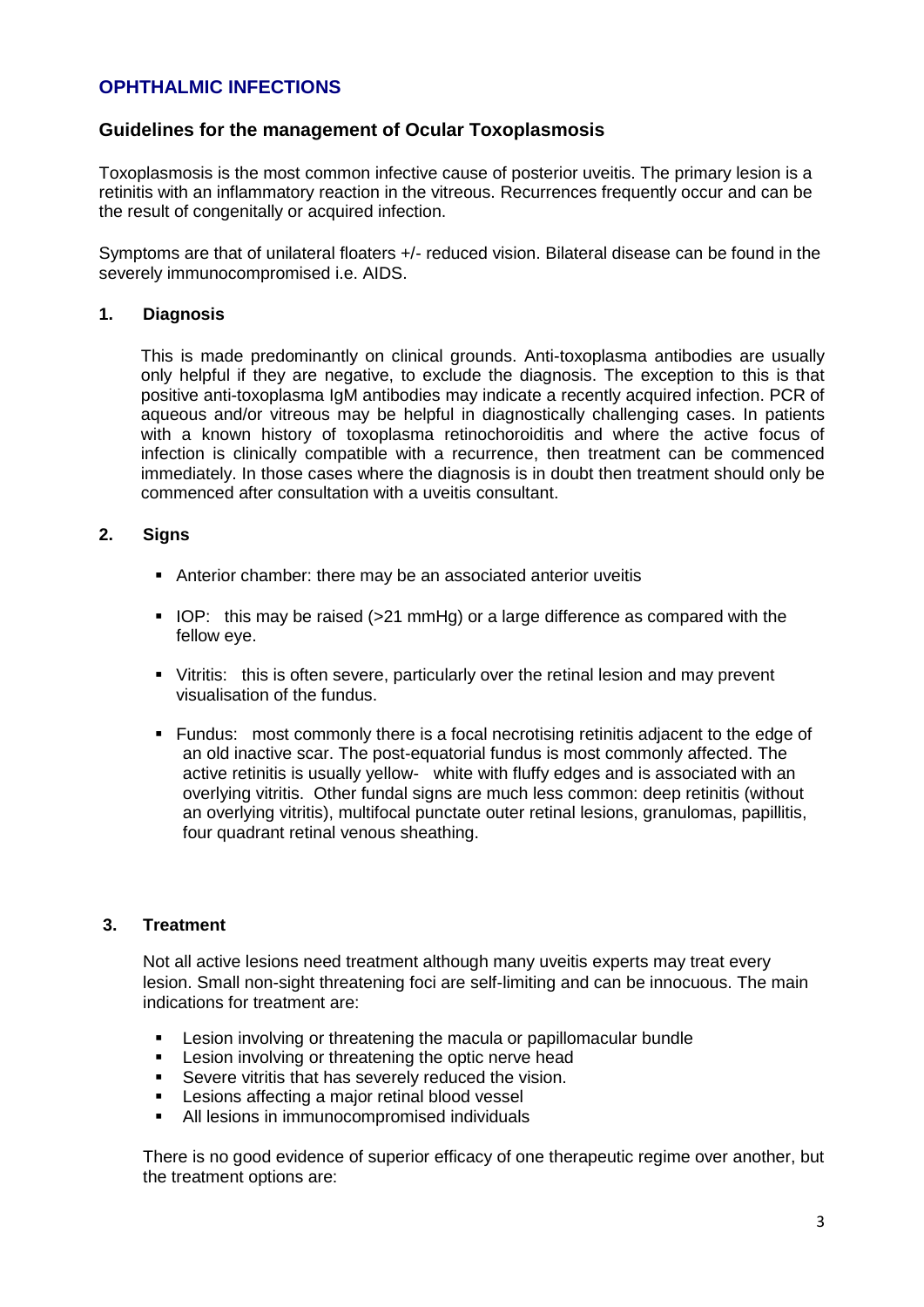#### Systemic therapy\*

Oral **co-trimoxazole** 960 mg twice daily for adults and children over 12 years: 480 mg twice daily (6–12 years), 240 mg twice daily (6 months to 5 years), 120 mg twice daily (6 weeks to 5 months)

### **OR**

Oral **azithromycin** 500 mg one daily (for adults and children with a body weight above 45 kg, unlicensed use). Children over 1 year 10 mg/kg once daily

### **OR**

Oral **pyrimethamine** (non-formulary, requires DTC approval) 100 mg loading dose, followed by 25 mg twice daily (For adults and children over 5 years) in combination with one of the following:

- Oral **sulfadiazine** (non-formulary, requires DTC approval) 2 g loading dose, followed by 1 g four times daily), plus oral calcium folinate (15 mg once daily every three days). Check for G6PD deficiency before prescribing; or
- Oral **clindamycin** 300 mg four times daily (for adults and children over 12 years); 6 mg/kg four times daily for children under 12 years

### **OR**

Oral **atovaquone** 750 mg four times daily (for adults, unlicensed use)

All regimes should be administered for a minimum of three weeks. Except in immunocompromised patients, oral prednisolone should be commenced on the same day as antibiotic therapy (or after 3 days depending on clinician preference), starting at 40–60 mg daily (0.5–1.0 mg/kg) and tailing off completely over the period of treatment.

#### **OR**

#### Intravitreal therapy:

Intravitreal **clindamycin** 1 mg in 0.1ml and intravitreal dexamethasone 400 micrograms in 0.1ml (unlicensed use, available on request only, 2 working days' notice required)

#### (in some cases dexamethasone can be omitted)

- In pregnancy
	- o Decide whether the ocular disease needs treatment
	- o If treatment required give oral **clindamycin** 300 mg four times daily or **azithromycin** 500 mg daily for 3–4 weeks or intravitreal **clindamycin**
	- o Assess whether infection is recently acquired by doing toxoplasma IgM
	- o If IgM is positive protect the fetus using oral **spiramycin** (non-formulary, requires DTC approval) 1 g three times daily for the duration of pregnancy in liaison with the obstetricians
	- o Laser photocoagulation may be considered
- In lactation
	- Decide whether the ocular disease needs treatment If treatment required use oral **clindamycin** 300 mg four times daily for 3–4 weeks but stop therapy if the baby gets diarrhoea and consult microbiology for possible alternative options.

\*Doses are based on normal renal function and may require adjustment in renal impairment. Drugs marked in **green** do not contain penicillin and are safe in penicillin allergy.